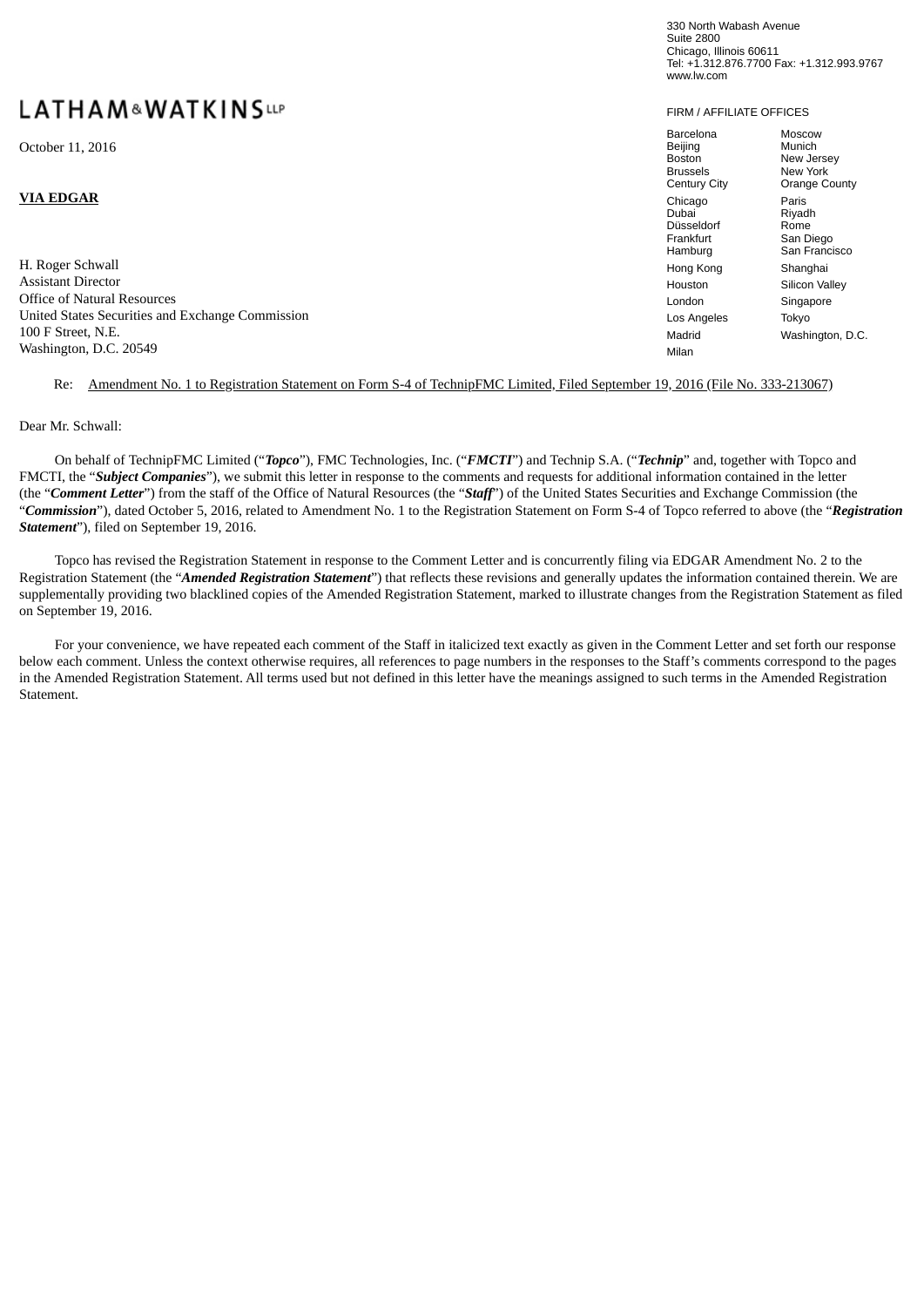# **LATHAM&WATKINSUP**

#### **Staff Comments**

#### Risk Factors, page 42

Technip's prior work in Iran related to certain past project may be subject to U.S. sanctions…, page 71

1. We note your response to prior comment 2. We are aware of a May 2016 news article reporting that Iran's Arya Sasol Polymer Company plans to debottleneck its ethane cracker to raise capacity, that the project has already started under license with Technip, and that it should be completed by the end of 2017. It is not clear to us that this activity is captured by your response. Please clarify, and/or discuss this activity and any other activity within *the purview of the prior comment but not captured by the response.*

#### **Response**:

Technip confirms that neither it nor any of its subsidiaries has entered into a contract with or commenced a project for Arya Sasol Polymer Company ("*Arya Sasol*") to debottleneck its ethane cracker. A non-U.S. subsidiary of Technip is discussing with Arya Sasol the possibility of conducting a feasibility study for the debottlenecking of Arya Sasol's existing olefin complex. The feasibility study, if conducted, would have an approximate value of €250,000. As required by its sanctions compliance policy and processes discussed in Technip's response to prior comment 2, Technip is performing due diligence on Arya Sasol. The Technip subsidiary is not permitted to enter into a contract with Arya Sasol until the satisfactory completion of such due diligence.

Technip wishes to provide an update regarding a prospective contract referenced in its prior response 2 (which is separate and unrelated to the potential Arya Sasol project described above). The prior response stated:

Also, a non-U.S. subsidiary of Technip expects to enter into a contract in the near future for a feasibility study with respect to the revamping of an olefins plant in Iran. The owner of the plant is not on the SDN List, and to Technip's knowledge, based on its due diligence, neither the plant nor the owner of the plant is owned or controlled by the Government of Iran. The feasibility study, for which payment will not be denominated in U.S. dollars, will be worth €250,000.

Technip confirms that on September 29, 2016, its non-U.S. subsidiary entered into such contract to conduct the referenced feasibility study.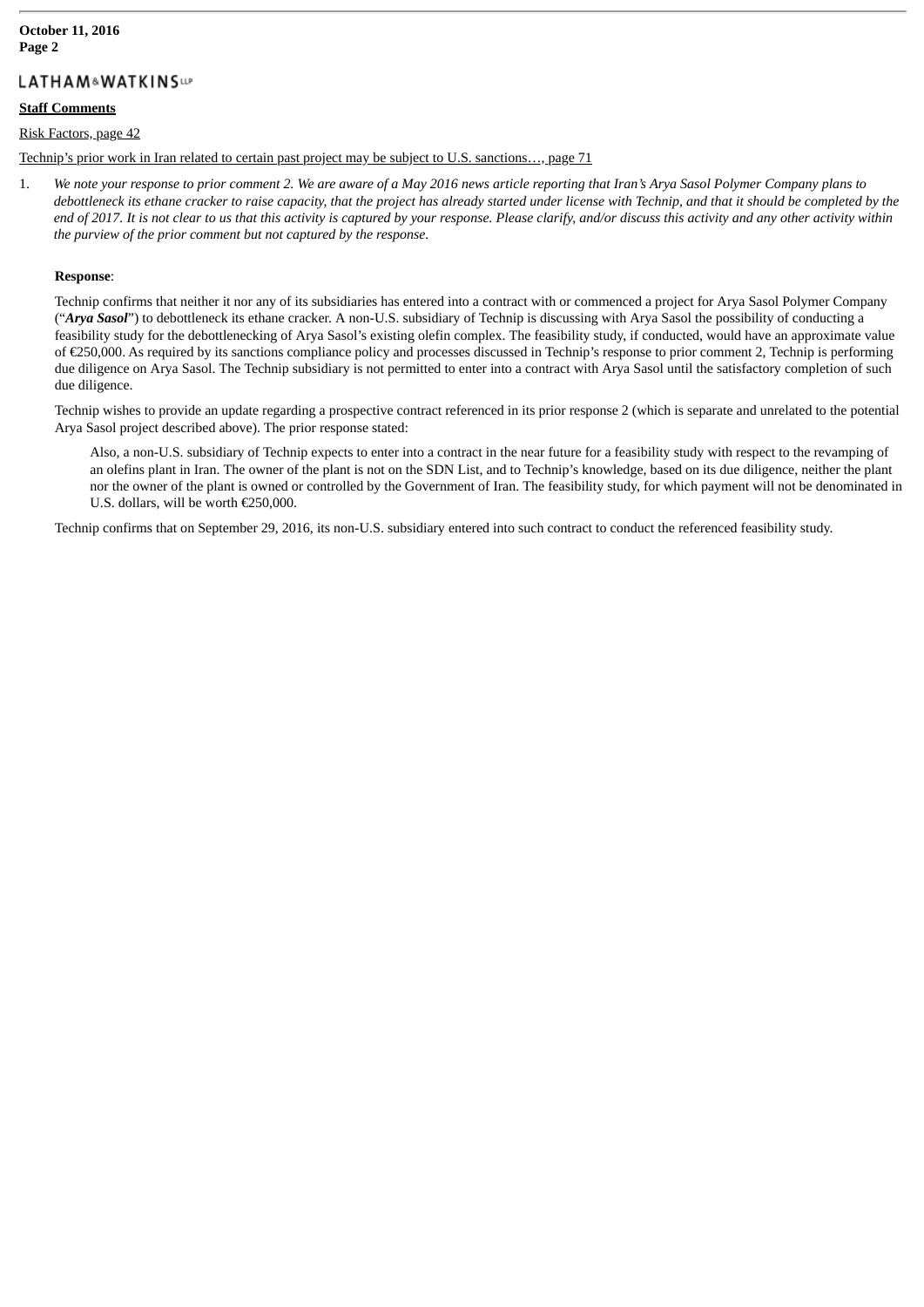# **LATHAM&WATKINSUP**

#### The Industry in Which Technip Operates, page 131

## Market Environment, page 131

2. In your response to prior comment 9, you state that your disclosure that the IEA expects by the end of 2018 oil and gas companies will restart their investments due to the natural depletion of their production is supported by page 3 of the IEA's World Energy Outlook 2015- Executive Summary. However, we could not locate in the IEA Executive Summary any reference to "2018" or other support for this statement that you attribute to the IEA. *Please remove this reference or provide additional support.*

# **Response**:

In response to the Staff's comment, we have revised the above-referenced disclosure in the section entitled "*Business of Technip and Certain Information about Technip—The Industry in Which Technip Operates—Market Environment*" on page 132 to remove the reference to the IEA.

# FMCTI Reasons for the Mergers and Recommendation of the FMCTI Board, page 183

3. You state in response to prior comment 13 that FMCTI management is responsible for evaluation of the Onshore/Offshore business segment, and that you revised your disclosure to remove the reference to the consultant. However, you still disclose that the evaluation, while organized by FMCTI's *management, was performed by an expert consultant. Therefore, we re-issue prior comment 13.*

# **Response**:

In response to the Staff's comment, we have revised the above-referenced disclosure in the section entitled "*The Mergers—Background of the Mergers*" on page 186 to remove the reference to the consultant.

# Opinion of Evercore as Financial Advisor to FMCTI, page 188

- 4. We note that additional detail and tabular information appears in the board books you provided in response to prior comment 11. As appropriate, please expand the summary to provide pertinent data or details, such as the tabular disclosure that is included in the following analyses in Evercore's *May 18, 2016 presentation, but not provided in the proxy statement / prospectus disclosure:*
	- *Summary of Publicly Traded Companies Analysis – Aggregate (page 25);*
	- *Research Analyst Price Target Analysis (page 29), and*
	- *Contribution Analysis (page 30).*

# **Response**:

In response to the Staff's comment, we have revised the section entitled "*The Mergers—Opinion of Evercore as Financial Advisor to FMCTI*" on pages 194 – 203 to expand the summary to provide additional pertinent information.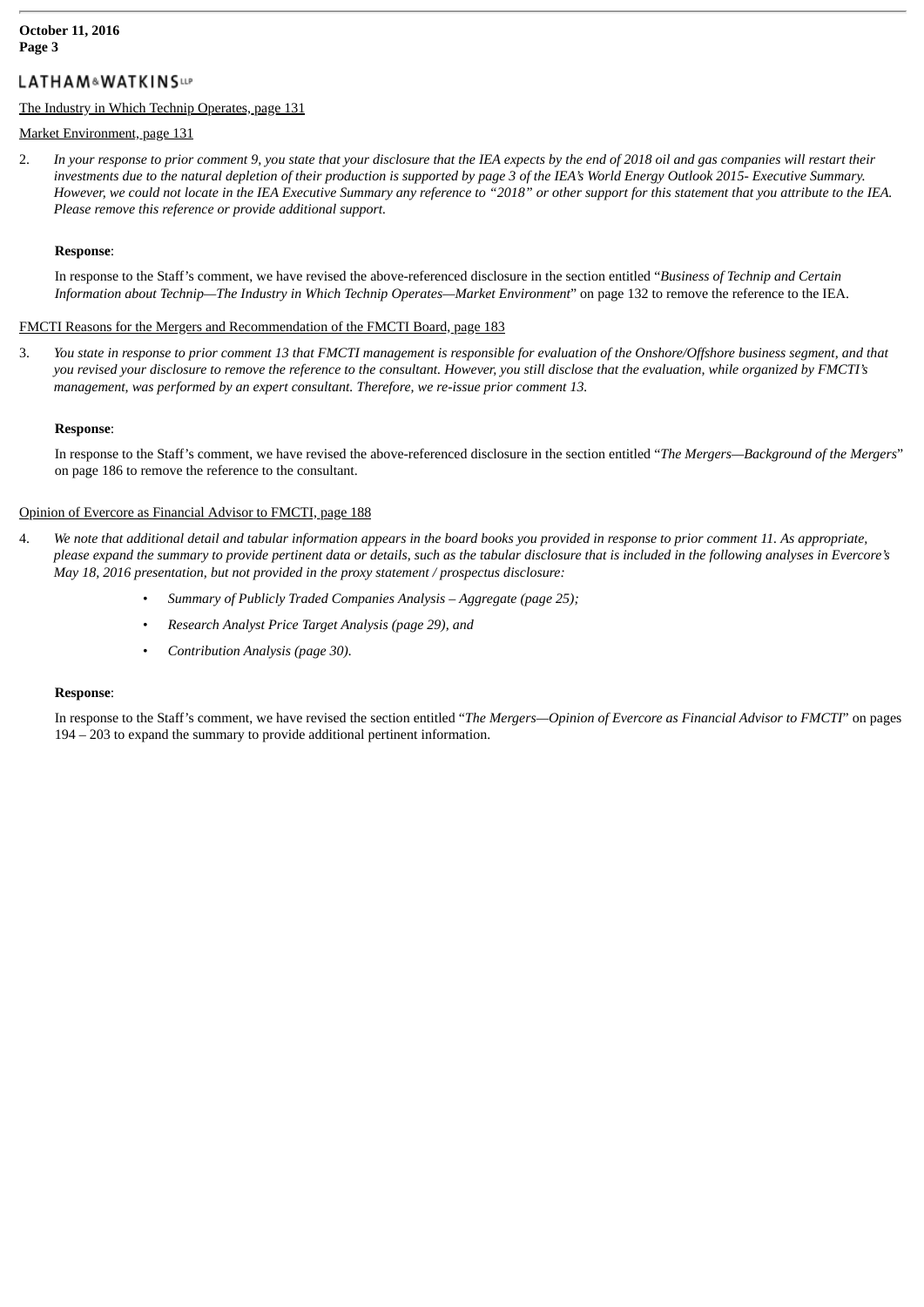# **LATHAM&WATKINSUP**

5. Similarly, please disclose the size of the entities chosen as "comparable" for the two summarized "selected publicly traded companies analyses." We note the information that appears in Evercore's May 18, 2016 presentation at pages 23-24 and 26-27 in that regard. See prior comment 15. Please also expand your summary to provide the information you included in your supplemental response to prior comment 16.

# **Response**:

In response to the Staff's comment, we have revised the section entitled "*The Mergers—Opinion of Evercore as Financial Advisor to FMCTI*" on pages 194 – 203.

# FMCTI Management Unaudited Forward-Looking Financial Information for Technip, page 206

6. We note your response to prior comment 12. However, reference to Evercore's May 18, 2016 presentation suggests that net income projections for Technip were provided and used in certain analyses, for example in the contribution analysis provided to the board for informational purposes. Please provide corresponding disclosure or explain why you have omitted this information from the proxy statement / prospectus in these circumstances. See *Item 10(b)(2) of Regulation S-K.*

# **Response**:

In response to the Staff's comment, we have revised the section entitled "*The Mergers—FMCTI Unaudited Forward-Looking Financial Information— FMCTI Management Unaudited Forward-Looking Financial Information for Technip*" on page 208.

# Board of Directors and Management of Topco Following Completion of the Mergers, page 230

7. We note your response to prior comment 20. Please advise how you will notify those voting regarding the identities (and required disclosures) of those who will be serving in these capacities, and also revise to explain any potential issues, such as taking any necessary corporate action, if for whatever *reason an insufficient number will be serving immediately after closing of the Mergers.*

# **Response**:

We acknowledge the Staff's comment and respectfully advise the Staff that the Subject Companies intend to designate the remaining Topco directors, members of the committees of the Topco board of directors and executive officers in the period after the request for effectiveness of the Registration Statement is submitted and prior to closing of the Mergers. Furthermore, the Subject Companies hereby confirm that, once they designate such individuals, Topco will comply with its obligations under the United States Securities Exchange Act of 1934, as amended (the "*Exchange Act*"), and notify investors of the identities of such individuals (and provide any related disclosure required by Item 401 of Regulation S-K) by means of either (i) a current report filed on Form 8-K pursuant to Section 13 of the Exchange Act or (ii) a written communication filed pursuant to Rule 425 under the United States Securities Act of 1933, as amended, and to be deemed filed pursuant to Rule 14a-2 under the Exchange Act, as required.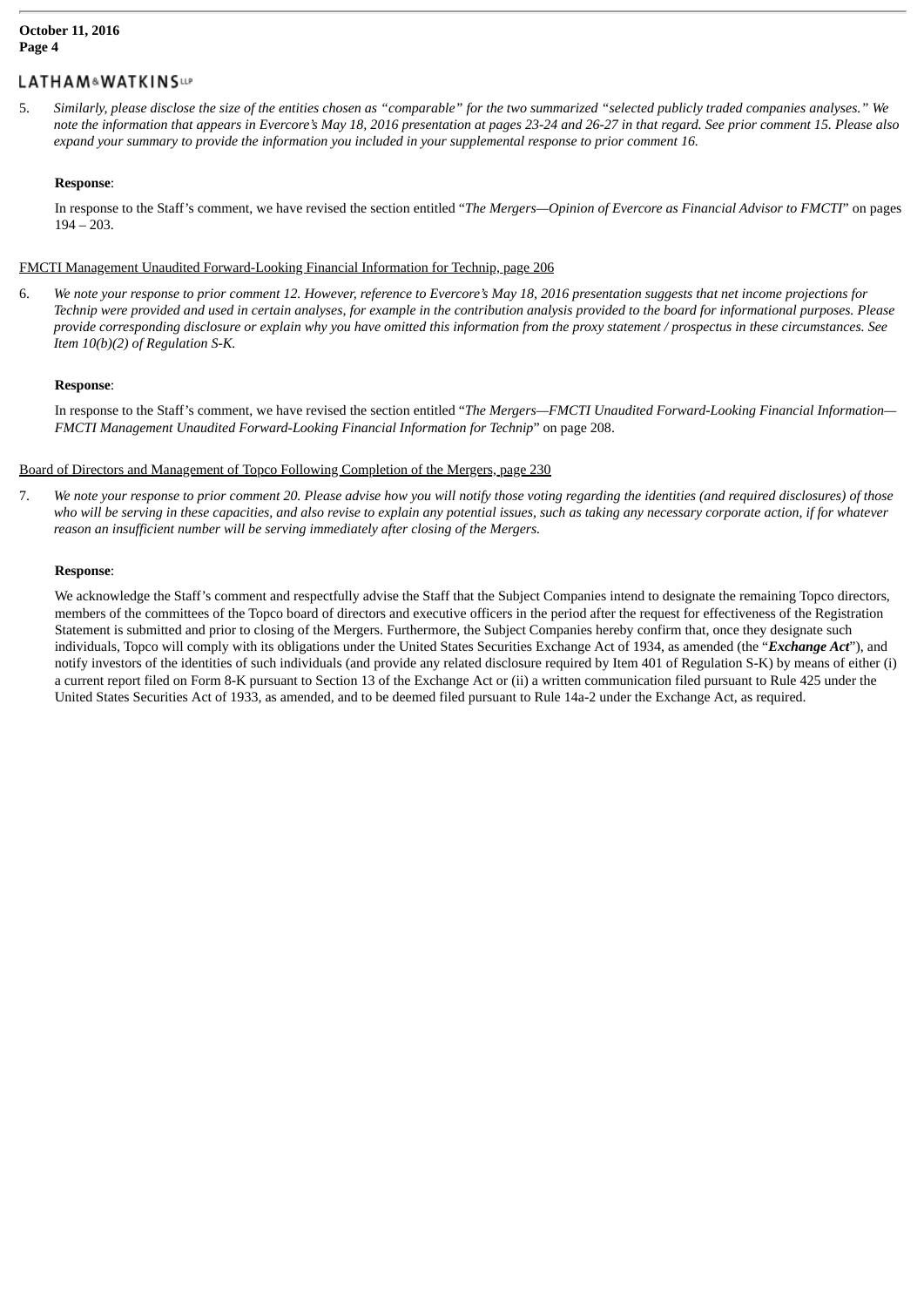# LATHAM&WATKINSUP

# Material U.K. Tax Considerations, page 284

8. We note your response to prior comment 22, in which we asked for additional clarity with regard to the tax consequences for U.S. holders of FMCTI shares. If the discussion which you provide in this section only applies to full-time U.K. residents/non-U.S. holders, please revise the caption to make *this clear.*

#### **Response**:

In response to the Staff's comment, we have revised the relevant disclosures under the section entitled "*Material U.K. Tax Considerations*" on page 286.

#### Annexes B and C-1 (Opinions of Evercore and Rothschild)

9. We note your response to prior comment 23, but we note that disclaimer language which could cause doubt regarding the right of investors to rely on *the opinion remains. Please revise accordingly.*

#### **Response**:

In response to the Staff's comment, we have revised the sections entitled "*Summary—Opinion of Evercore as Financial Advisor to FMCTI*" and "*The Mergers—Opinion of Evercore as Financial Advisor to FMCTI*" on pages 26 and 190, respectively, to confirm that Evercore has consented to the use of its opinion in connection with the solicitation of any stockholder votes required to approve the transactions contemplated by the Business Combination Agreement. Related changes have also been made to Exhibits 99.1, 99.2 and 99.3.